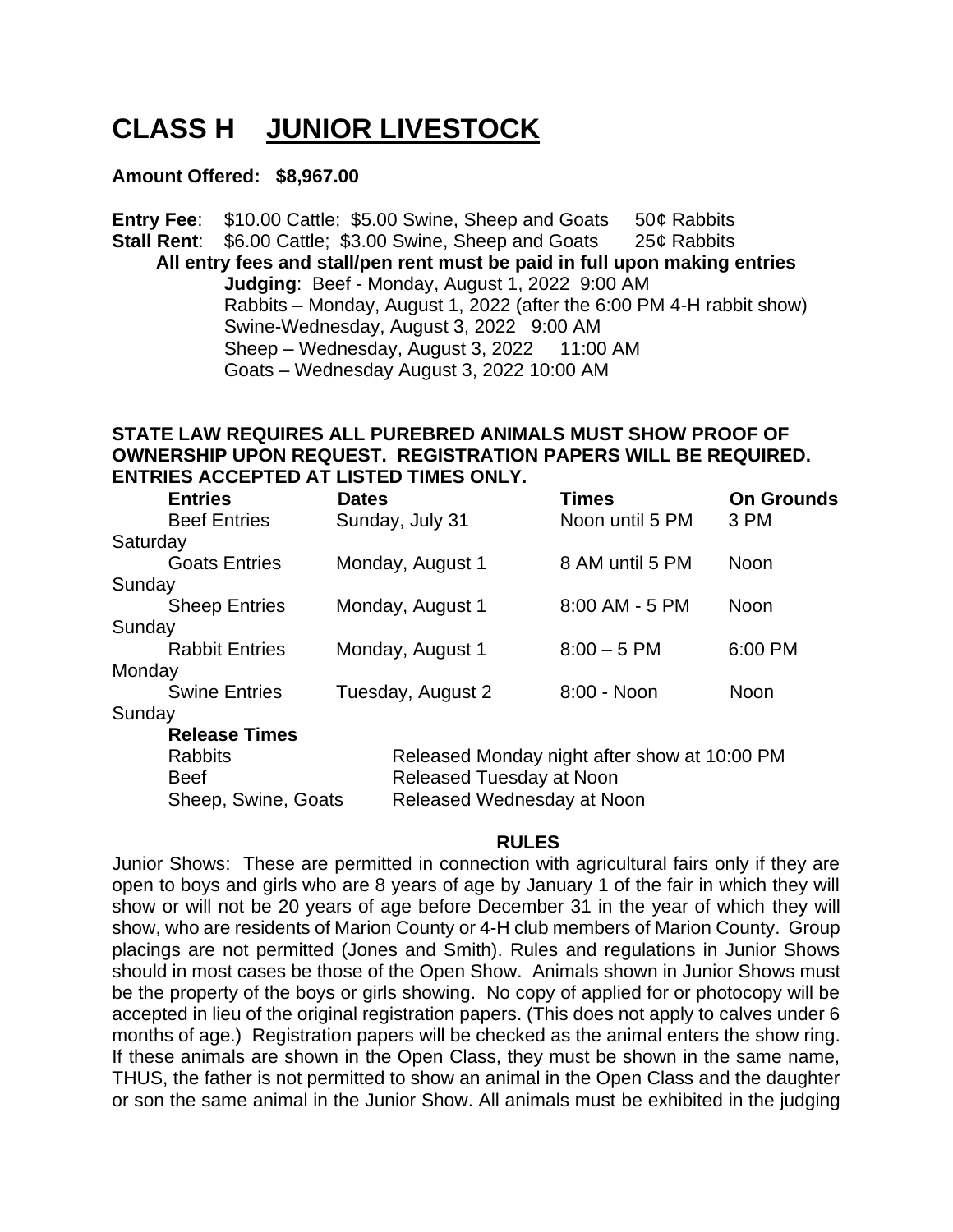ring by owner. In case an exhibitor shows two entries in any class or becomes ill during the Fair, or is unable to show his or her animal for any reason, they may obtain the aid of another junior exhibitor in showing the animal *providing permission is received from* the superintendent of the Junior Livestock Department. Failure to observe this rule may be grounds for disqualification. We will make every effort to cooperate with exhibitors showing two kinds of animals (beef and sheep or swine) but we will not hold up or disrupt any of the shows.

### **Junior Showmanship - 8-13 years of age as of January 1, 2022. Senior Showmanship - 14-19 years of age as of January 1, 2022.**

Junior Champion Female is selected from First Place animals in the non-production classes. Grand Champion Female is selected from the Junior Champion Females plus the production class (cow class/ sow class). ONLY EXHIBITORS ARE PERMITTED IN THE SHOW RING. No help from parents or other adults. In order to participate in showmanship contest, the exhibitor must have entered and exhibited one animal.

### **BEEF CATTLE-JUNIOR SHOW Superintendent: Rolland Vandeveer**

**Amount Offered: \$4700.00 Entry fee: \$10.00 Stall Rent: \$6.00**

# **POLLED HEREFORD - JUNIOR SHOW**

**Premiums to be awarded as follows**: 1st \$37.00, 2<sup>nd</sup> \$35.00, 3<sup>rd</sup> \$33.00, 4<sup>th</sup> \$31.00, 5<sup>th</sup> \$29.00, 6<sup>th</sup> \$27.00

- 269 Heifer calf, under 1 year old.
- 270 Heifer, Summer yearling.
- 271 Heifer, Junior & Senior yearling.
- 272 Champion Hereford and Polled Hereford Female-Rosette and \$50 (donated by
- the Morgan Family in memory of Don Morgan)
- 273 Pair of Heifers

# **ANGUS-JUNIOR SHOW**

### **Premiums to be awarded as follows:** 1<sup>st</sup> \$37.00, 2<sup>nd</sup> \$35.00, 3<sup>rd</sup> \$33.00, 4<sup>th</sup> \$31.00.

- 274 Heifer calf, under 1 year old
- 275 Heifer, Summer yearling.
- 276 Heifer, Junior & Senior yearling
- 277 Champion Angus Female-Rosette
- 278 Pair of Heifers

### **SIMMENTAL-JUNIOR SHOW**

**Premiums to be awarded as follows: 1st \$37.00, 2nd \$35.00, 3rd \$33.00, 4th \$31.00.** 

- 279 Heifer calf, under 1 year old
- 280 Heifer, over 1 year and under 2 years
- 281 Champion Simmental Female-Rosette
- 282 Pair of Heifers

# **ALL OTHER BREEDS AND CROSSBREEDS-JUNIOR SHOW**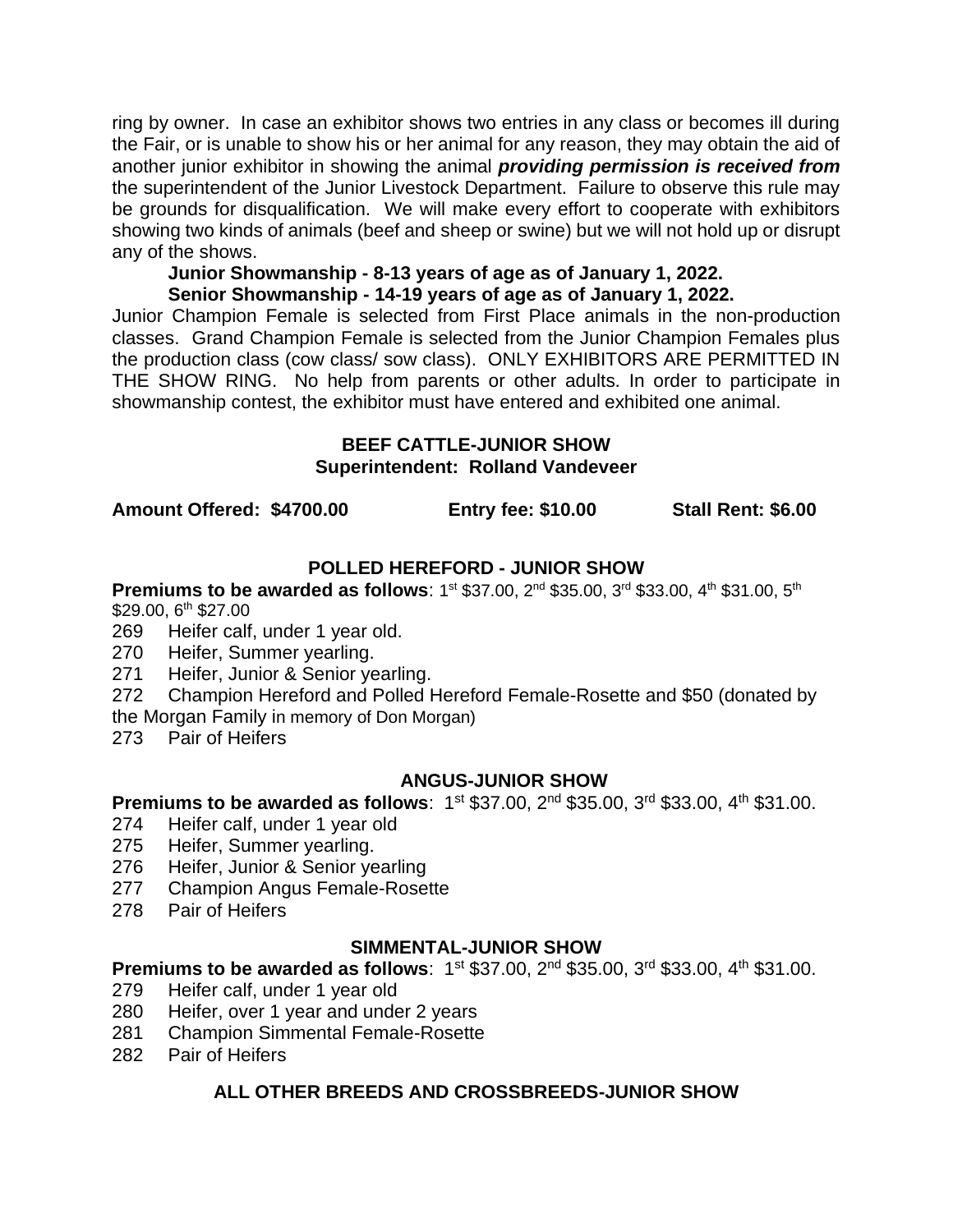**Premiums to be awarded as follows:** 1<sup>st</sup> \$36.00, 2<sup>nd</sup> \$35.00, 3<sup>rd</sup> \$34.00, 4<sup>th</sup> \$33.00, 5<sup>th</sup> \$32.00,

6th \$31.00, 7th \$30.00, 8th \$29.00

- 283 Heifer calf, under 1 year old
- 284 Heifer, Summer Yearling
- 285 Heifer, Junior & Senior Yearling
- 286 Champion All Other Breeds and Crossbreeds Female-Rosette
- 287 Pair of Heifers
- 288 Grand Champion Female, Overall Breeds-Rosette

### **ALL BREEDS-JUNIOR SHOW**

**Premiums to be awarded as follows:** 1<sup>st</sup> \$36.00, 2<sup>nd</sup> \$35.00, 3<sup>rd</sup> \$34.00, 4<sup>th</sup> \$33.00, 5<sup>th</sup> \$32.00,

6th \$31.00, 7<sup>th</sup> \$30.00, 8<sup>th</sup> \$29.00, 9<sup>th</sup>

\$28.00,10<sup>th</sup> \$27.00.

- 289 Beef Cow
- 290 Beef bull calf born after Sept 1, 2021
- 291 Lightweight market steer
- 292 Medium weight steer
- 293 Medium Heavyweight steer
- 294 Heavyweight steer
- 295 Champion Steer, Overall Breeds-Rosette
- 296 Junior Showmanship-Rosette
- 297 Senior Showmanship-Rosette

(Steer weights will be taken from the 4-H show. Arrangements will be made if the steer was not weighed then).

### **SHEEP-JUNIOR Show Superintendent: Michelle Blomberg**

**Amount Offered: \$2175 Entry Fee \$5.00 Stall Rent: \$3.00** Young Flock-Ram under 1 year, 2 Ewes under 2 years. **One flock per exhibitor.** Pair of Lambs-2 Ewe Lambs or 2 Wethers, **One pair per exhibitor. Ram Classes only pay 2 placings. Market Lamb may be ewe or wether.**

Ewe, Pairs, and Young Flock Classes: Premiums: 1<sup>st</sup>-\$18 2<sup>nd</sup>-\$16 3<sup>rd</sup>- \$15 4<sup>th</sup>- \$14 5<sup>th</sup>-\$12 Ram Classes: Premiums: 1st - \$18.00, 2<sup>nd</sup> - \$16.00 **Champion, Reserve Champion, and Showmanship Classes will receive Rosette/Ribbon only**

# **-DATES AS OF JAN. 1, 2022-**

**Hair Sheep – Jr. Show Montadale– Jr. Show**

304 Ram under one year 310 Ram under one year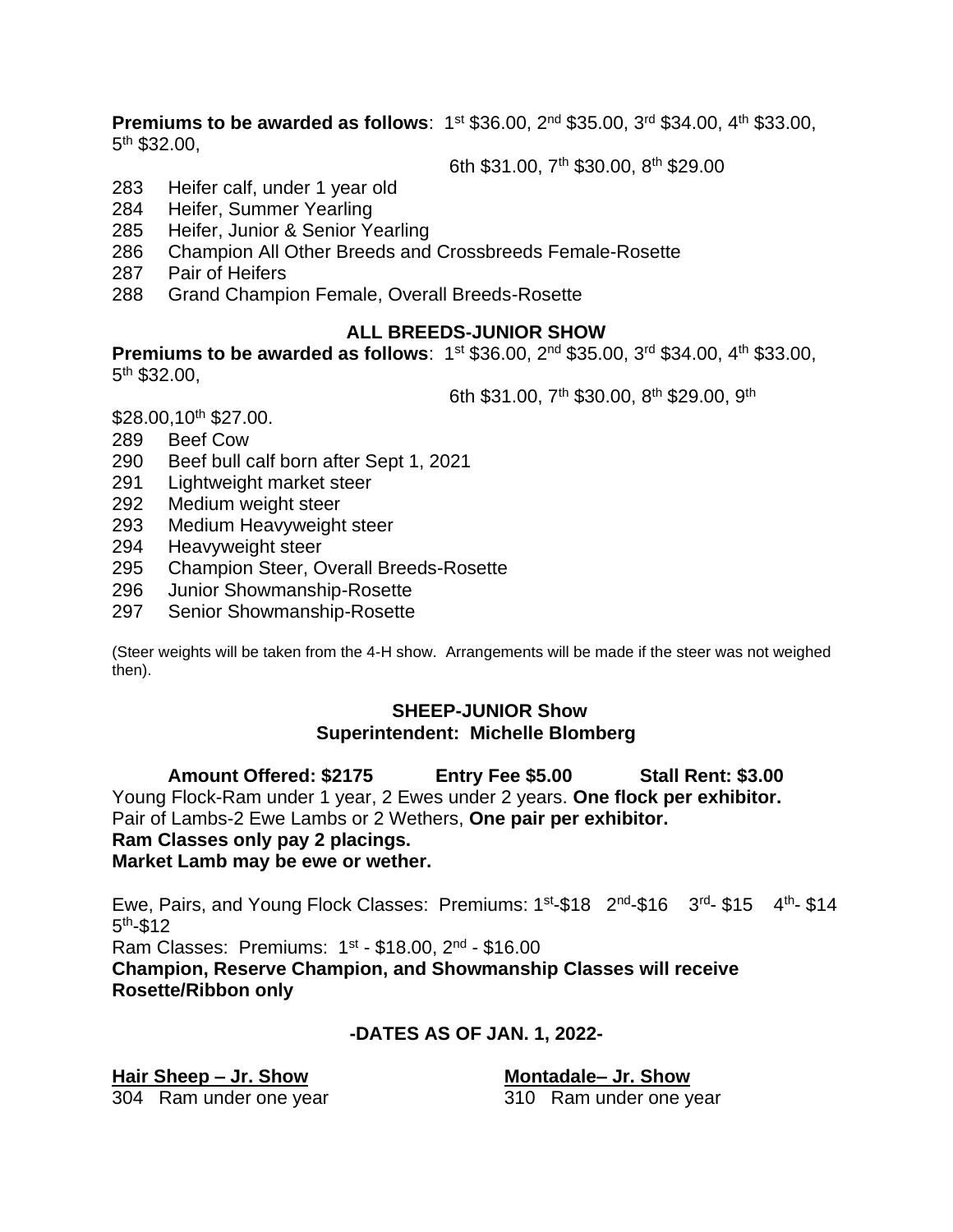- 305 Ewe, 1 year and under 2 311 Ewe, 1 year and under 2
- 
- 307 Pair 313 Pair
- 308 Young Flock 314 Young Flock
- 309 Champion Ewe-Ribbon 315 Champion Ewe-Ribbon

# **Hamp/Suffolk– Jr. Show Crossbred– Jr. Show**

- 316 Ram under one year 322 Ram under one year
- 
- 318 Ewe, under 1 year 324 Ewe, under 1 year
- 319 Pair 325 Pair
- 320 Young Flock 326 Young Flock
- 321 Champion Ewe-Ribbon 327 Champion Ewe-Ribbon

- 
- 329 Ewe, 1 year and under 2 334 Lightweight
- 330 Ewe, under 1 year 335 Mediumweight
- 
- 332 Young Flock 337 Heavyweight
- 333 Champion Ewe-Ribbon 338 Extra Heavyweight
- 
- 306 Ewe, under 1 year 312 Ewe, under 1 year
	-
	-
	-

317 Ewe, 1 year and under 2 323 Ewe, 1 year and under 2

# **All Other Breeds– Jr. Show JUNIOR-MARKET LAMB SHOW**

### 328 Ram under one year **(may be ewe or wether)**

- 331 Pair 336 Medium-Heavyweight
- **339 Grand Champion Market Lamb, \$50 and Rosette**
- **340 Reserve Champion Market Lamb, \$30 and Rosette**
- 341 Senior Showmanship-Rosette
- 342 Junior Showmanship-Rosette

# **SWINE-JUNIOR SHOW Superintendent: Douglas E. Telford**

**Amount Offered: \$1344.00 Entry fee:** \$5.00 **Stall Rent:** \$3.00

# **~~NO STRAW BEDDING ALLOWED~~**

# **Premiums to be awarded as follows**: 1st \$23.00, 2<sup>nd</sup> \$21.00, 3<sup>rd</sup> \$20.00, 4<sup>th</sup> \$18.00, 5<sup>th</sup>

 $$16.00, 6<sup>th</sup> $14.00.$ 

- 347 All purebred gilts, born Jan. 1 to Jan. 31, 2022
- 348 All purebred gilts, born Feb. 1 to Mar. 1, 2022
- 349 Champion purebred gilt Rosette
- 350 Crossbred gilt, born Jan. 1 to Jan. 31, 2022
- 351 Crossbred gilt, born Feb. 1 to Mar. 1, 2022
- 352 Champion crossbred gilt Rosette
- 353 Grand Champion female Rosette
- 354 Pair of gilts, all breeds, born Jan. 1 to Jan. 31, 2022
- 355 Pair of gilts, all breeds, born Feb. 1 to Mar. 1, 2022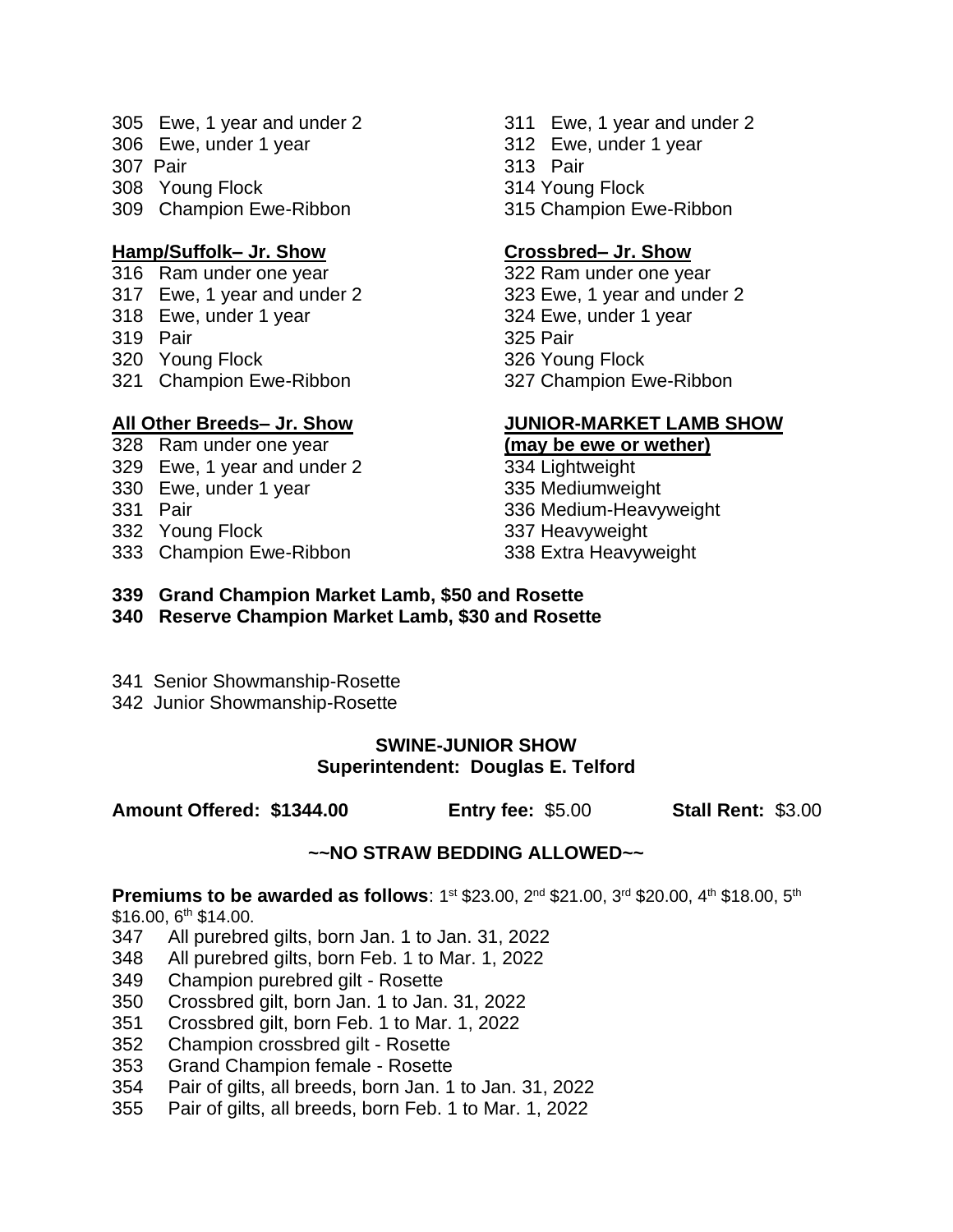Market Class Premiums to be awarded as follows: 1<sup>st</sup> \$23.00, 2<sup>nd</sup> \$21.00, 3<sup>rd</sup> \$20.00, 4<sup>th</sup> \$18.00,

 $5<sup>th</sup>$  \$16.00,  $6<sup>th</sup>$  \$14.00.

 $5\,$ *Weight breaks will be adjusted from Open Show. Minimum weight is 200 pounds*.

| 356<br>357<br>358 | Lightweight barrow<br>Medium weight barrow<br>Heavyweight barrow | 362<br>363<br>364 | Heavyweight gilt<br>Champion market gilt - Rosette<br><b>Grand Champion market swine -</b> |  |
|-------------------|------------------------------------------------------------------|-------------------|--------------------------------------------------------------------------------------------|--|
| Rosette           |                                                                  |                   |                                                                                            |  |
| 359               | Champion market barrow - Rosette                                 |                   |                                                                                            |  |
| 360               | Lightweight gilt                                                 | 365               | Junior Showmanship - Rosette                                                               |  |
| 361               | Medium weight gilt                                               | 366               | Senior Showmanship - Rosette                                                               |  |
|                   | <b>RABBITS – JUNIOR SHOW</b>                                     |                   |                                                                                            |  |

**Amount Offered: \$135.00 Entry Fee: 50¢ Exhibitor's Spot: 25¢ paid upon entering.**

**Entries close Monday, August 1, 2022 at 5:00 p.m. Rabbit Superintendent: Maycey Hammond**

 **Showing: Monday, August 1, 2022 immediately following the 6:00 PM 4-H Rabbit Show**

# **Rules are as follows:**

- 1. Exhibitor will be paid for only two entries per class
- 2. Meat pen consists of 3 rabbits, all the same breed, less than 10 weeks of age, and must weigh at

least 3 pounds but not over 5 pounds.

- 3. Rabbits in market pen may be shown in individual rabbit classes
- 4. Meat type rabbits may be, but not limited to Californians, Palominos, New Zealands.

# **Judging starts immediately after 6:00 PM 4-H Rabbit Show Release time – 10:00 PM**

**Premiums to be awarded as follows: 1st \$6.00, 2nd \$5.00, 3rd \$4.00. Champions/Reserved Champions will receive Rosettes/Ribbons only.**

# **Breeding Animals-Junior Show Bucks**

- 370 Fur type buck under 6 months 372 Meat type buck under 6 months
- 
- 371 Fur type buck 6 months and over 373 Meat type buck over 6 months
- 

# **Breeding Animals – Junior Show**